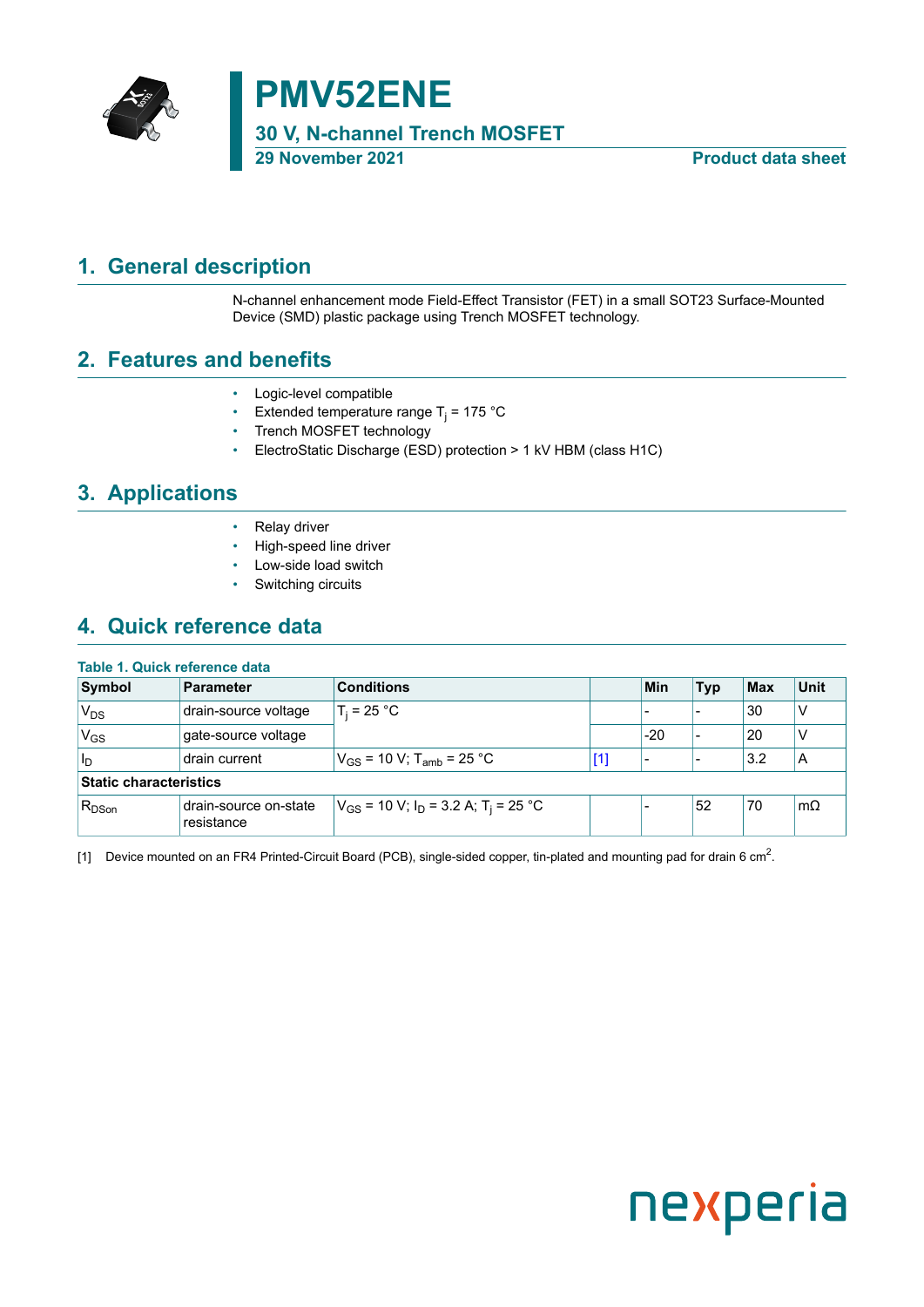### <span id="page-1-1"></span><span id="page-1-0"></span>**5. Pinning information**

| <b>Table 2. Pinning information</b> |        |                    |                    |                                |  |  |  |  |
|-------------------------------------|--------|--------------------|--------------------|--------------------------------|--|--|--|--|
| Pin                                 | Symbol | <b>Description</b> | Simplified outline | <b>Graphic symbol</b>          |  |  |  |  |
|                                     | G      | gate               |                    | D                              |  |  |  |  |
| 2                                   | .S     | source             | -5                 |                                |  |  |  |  |
| Ι3                                  | D      | drain              | າ<br><b>SOT23</b>  | ⊩⊷<br>△<br>G<br>s<br>017aaa255 |  |  |  |  |

### <span id="page-1-2"></span>**6. Ordering information**

| <b>Table 3. Ordering information</b> |             |                                                                                             |                   |  |  |  |  |
|--------------------------------------|-------------|---------------------------------------------------------------------------------------------|-------------------|--|--|--|--|
| Type number                          | Package     |                                                                                             |                   |  |  |  |  |
|                                      | <b>Name</b> | <b>Description</b>                                                                          | Version           |  |  |  |  |
| PMV52ENE                             | SOT23       | plastic, surface-mounted package; 3 terminals; 1.9 mm<br>pitch; 2.9 mm x 1.3 mm x 1 mm body | SOT <sub>23</sub> |  |  |  |  |

### <span id="page-1-3"></span>**7. Marking**

#### **Table 4. Marking codes**

| Type number     | Marking code <sup>[1]</sup> |
|-----------------|-----------------------------|
| <b>PMV52ENE</b> | 84E                         |

[1] % = placeholder for manufacturing site code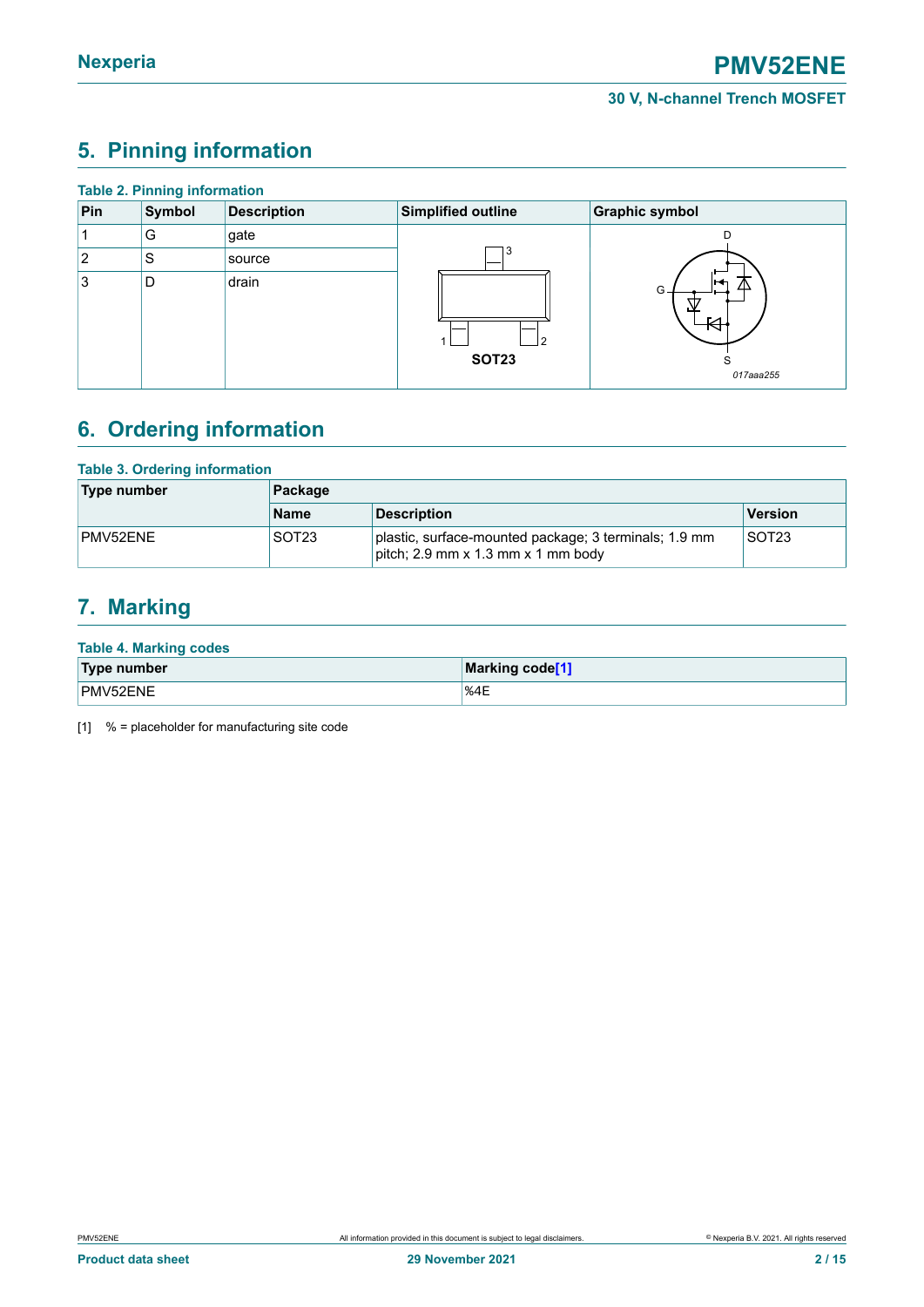### <span id="page-2-1"></span><span id="page-2-0"></span>**8. Limiting values**

#### **Table 5. Limiting values**

*In accordance with the Absolute Maximum Rating System (IEC 60134).*

| Symbol                | <b>Parameter</b>        | <b>Conditions</b>                                |       | <b>Min</b> | <b>Max</b> | <b>Unit</b> |
|-----------------------|-------------------------|--------------------------------------------------|-------|------------|------------|-------------|
| $V_{DS}$              | drain-source voltage    | $T_i = 25 °C$                                    |       |            | 30         | ٧           |
| <b>V<sub>GS</sub></b> | gate-source voltage     |                                                  |       | $-20$      | 20         | V           |
| $ I_{D} $             | drain current           | $V_{GS}$ = 10 V; T <sub>amb</sub> = 25 °C        | $[1]$ |            | 3.2        | A           |
| <b>I<sub>DM</sub></b> | peak drain current      | $T_{amb}$ = 25 °C; single pulse; $t_p \le 10$ µs |       |            | 13         | A           |
| $P_{\text{tot}}$      | total power dissipation | $T_{amb}$ = 25 °C                                | $[2]$ |            | 630        | mW          |
|                       |                         |                                                  | $[1]$ |            | 1.25       | W           |
|                       |                         | $T_{sp}$ = 25 °C                                 |       |            | 5.7        | W           |
| $T_i$                 | junction temperature    |                                                  |       | $-55$      | 175        | °C          |
| $T_{amb}$             | ambient temperature     |                                                  |       | $-55$      | 175        | $^{\circ}C$ |
| $T_{\text{stg}}$      | storage temperature     |                                                  |       | $-65$      | 175        | $^{\circ}C$ |
| Source-drain diode    |                         |                                                  |       |            |            |             |
| $\vert$ <sub>s</sub>  | source current          | $T_{amb}$ = 25 °C                                | $[1]$ |            | 1.3        | A           |

[1] Device mounted on an FR4 Printed-Circuit Board (PCB), single-sided copper, tin-plated and mounting pad for drain 6 cm $^2$ . [2] Device mounted on an FR4 Printed-Circuit Board (PCB), single-sided copper, tin-plated and standard footprint.

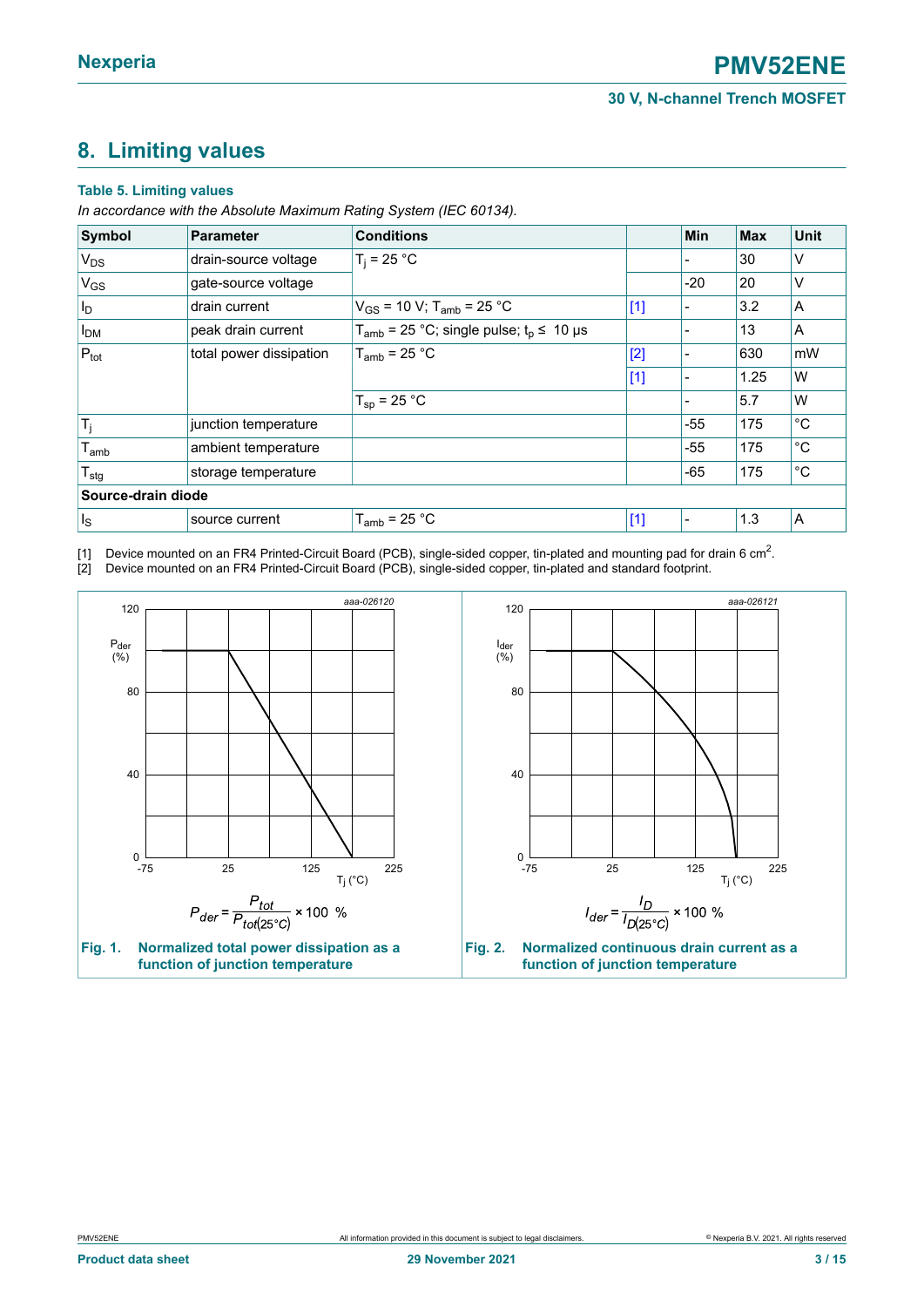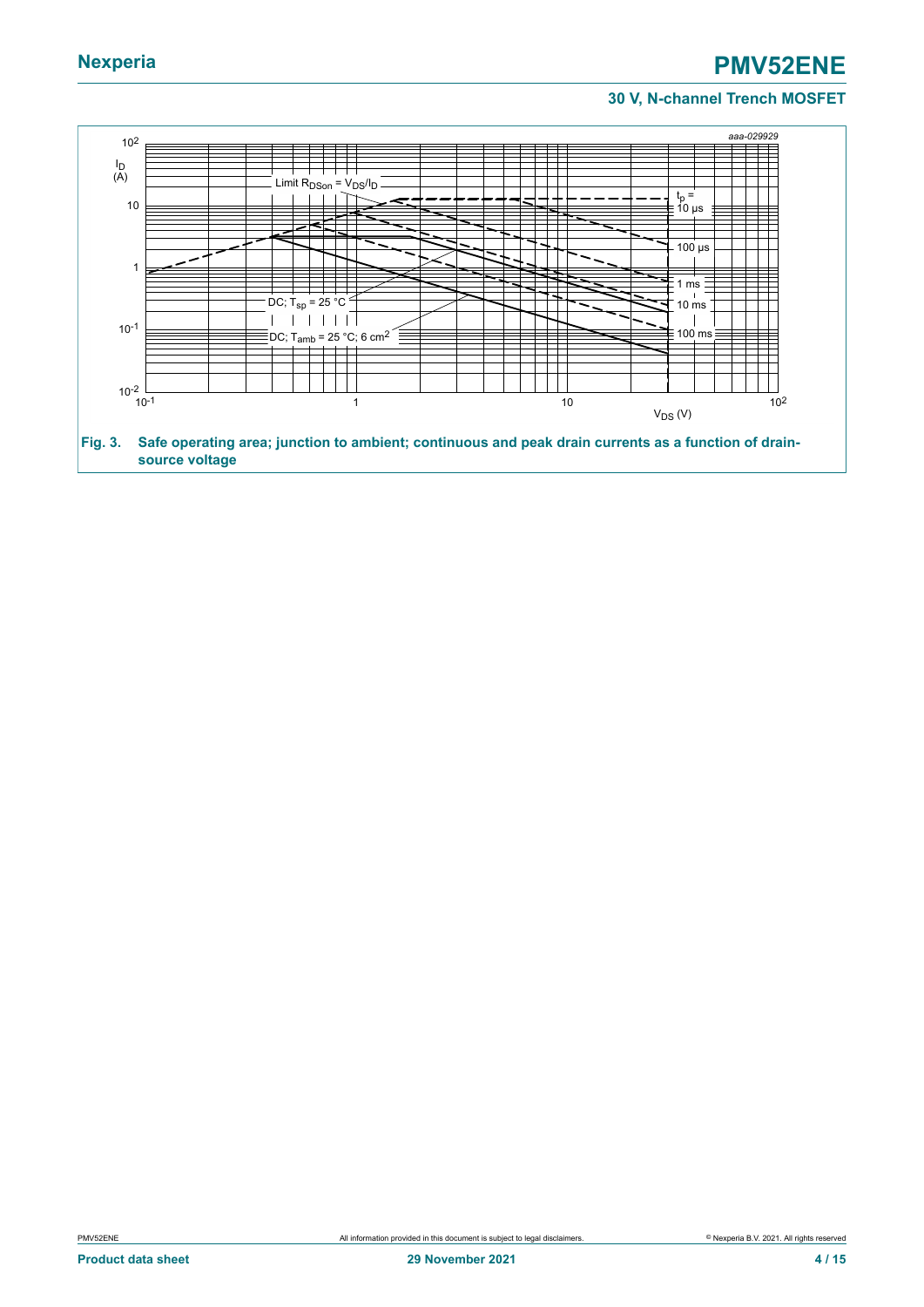### <span id="page-4-1"></span><span id="page-4-0"></span>**9. Thermal characteristics**

| <b>Table 6. Thermal characteristics</b> |                                                     |                   |     |     |     |         |      |
|-----------------------------------------|-----------------------------------------------------|-------------------|-----|-----|-----|---------|------|
| Symbol                                  | <b>Parameter</b>                                    | <b>Conditions</b> |     | Min | Typ | $ $ Max | Unit |
| $ R_{th(j-a)} $                         | thermal resistance from in free air                 |                   |     |     | 195 | 235     | K/W  |
|                                         | junction to ambient                                 |                   | [2] |     | 100 | 120     | K/W  |
| $R_{th(j-sp)}$                          | thermal resistance from<br>junction to solder point |                   |     |     | 18  | 26      | K/W  |

[1] Device mounted on an FR4 PCB, single-sided copper, tin-plated and standard footprint.

[2] Device mounted on an FR4 PCB, single-sided copper, tin-plated and mounting pad for drain 6 cm<sup>2</sup>.

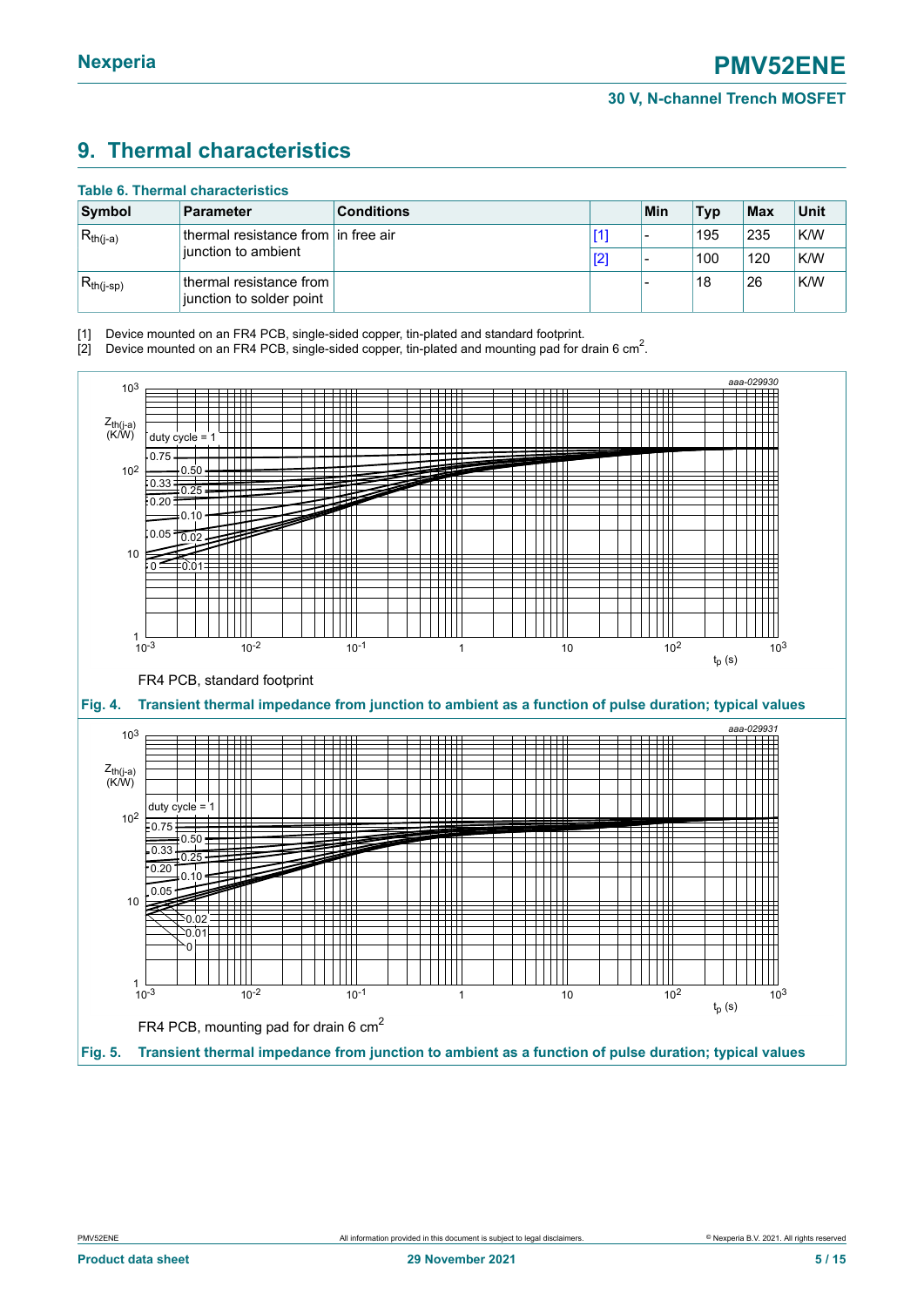## <span id="page-5-0"></span>**10. Characteristics**

| <b>Table 7. Characteristics</b> |                                   |                                                                  |                |                |                |           |
|---------------------------------|-----------------------------------|------------------------------------------------------------------|----------------|----------------|----------------|-----------|
| Symbol                          | <b>Parameter</b>                  | <b>Conditions</b>                                                | Min            | <b>Typ</b>     | Max            | Unit      |
| <b>Static characteristics</b>   |                                   |                                                                  |                |                |                |           |
| $V_{(BR)DSS}$                   | drain-source<br>breakdown voltage | $I_D$ = 250 µA; $V_{GS}$ = 0 V; T <sub>i</sub> = 25 °C           | 30             |                |                | V         |
| V <sub>GSth</sub>               | gate-source threshold<br>voltage  | $I_D$ = 250 µA; $V_{DS}$ = $V_{GS}$ ; T <sub>i</sub> = 25 °C     | 1              | 1.5            | 2.5            | $\vee$    |
| $I_{DSS}$                       | drain leakage current             | $V_{DS}$ = 30 V; V <sub>GS</sub> = 0 V; T <sub>i</sub> = 25 °C   |                |                | $\mathbf{1}$   | μA        |
| $I_{GSS}$                       | gate leakage current              | $V_{GS}$ = 20 V; $V_{DS}$ = 0 V; T <sub>i</sub> = 25 °C          |                |                | 10             | μA        |
|                                 |                                   | $V_{GS}$ = -20 V; $V_{DS}$ = 0 V; T <sub>i</sub> = 25 °C         |                |                | -10            | μA        |
|                                 |                                   | $V_{GS}$ = 10 V; V <sub>DS</sub> = 0 V; T <sub>j</sub> = 25 °C   |                |                | $\overline{c}$ | μA        |
|                                 |                                   | $V_{GS}$ = -10 V; $V_{DS}$ = 0 V; T <sub>i</sub> = 25 °C         |                |                | $-2$           | μA        |
| $R_{DSon}$                      | drain-source on-state             | $V_{GS}$ = 10 V; $I_D$ = 3.2 A; T <sub>i</sub> = 25 °C           |                | 52             | 70             | $m\Omega$ |
|                                 | resistance                        | $V_{GS}$ = 10 V; $I_D$ = 3.2 A; T <sub>i</sub> = 175 °C          |                | 93             | 124            | $m\Omega$ |
|                                 |                                   | $V_{GS}$ = 4.5 V; I <sub>D</sub> = 2.7 A; T <sub>i</sub> = 25 °C |                | 70             | 100            | $m\Omega$ |
| $g_{fs}$                        | forward<br>transconductance       | $V_{DS}$ = 10 V; $I_D$ = 3.2 A; T <sub>i</sub> = 25 °C           |                | 5              |                | S         |
| $R_G$                           | gate resistance                   | $f = 1$ MHz                                                      | $\overline{a}$ | $\overline{2}$ | $\overline{a}$ | Ω         |
|                                 | <b>Dynamic characteristics</b>    |                                                                  |                |                |                |           |
| $Q_{G(tot)}$                    | total gate charge                 | $V_{DS}$ = 15 V; I <sub>D</sub> = 3.2 A; V <sub>GS</sub> = 10 V; |                | 2.2            | 3.3            | nC        |
| $Q_{GS}$                        | gate-source charge                | $T_i = 25 °C$                                                    |                | 0.3            |                | nC        |
| $Q_{GD}$                        | gate-drain charge                 |                                                                  |                | 0.6            | $\overline{a}$ | nС        |
| C <sub>iss</sub>                | input capacitance                 | $V_{DS}$ = 15 V; f = 1 MHz; $V_{GS}$ = 0 V;                      |                | 100            |                | pF        |
| $\mathrm{C_{oss}}$              | output capacitance                | $T_i = 25 °C$                                                    |                | 30             |                | pF        |
| C <sub>rss</sub>                | reverse transfer<br>capacitance   |                                                                  |                | 19             |                | pF        |
| $t_{d(on)}$                     | turn-on delay time                | $V_{DS}$ = 15 V; I <sub>D</sub> = 3.2 A; V <sub>GS</sub> = 10 V; |                | $\overline{2}$ | $\overline{a}$ | ns        |
| $t_{\sf r}$                     | rise time                         | $R_{G(ext)} = 6 \Omega$ ; T <sub>i</sub> = 25 °C                 |                | 13             |                | ns        |
| $t_{d(\text{off})}$             | turn-off delay time               |                                                                  |                | 6              |                | ns        |
| $t_{\rm f}$                     | fall time                         |                                                                  | $\overline{a}$ | 3              | $\overline{a}$ | ns        |
| Source-drain diode              |                                   |                                                                  |                |                |                |           |
| V <sub>SD</sub>                 | source-drain voltage              | $I_S = 1.3$ A; $V_{GS} = 0$ V; T <sub>i</sub> = 25 °C            |                | 0.8            | 1.2            | V         |
|                                 |                                   |                                                                  |                |                |                |           |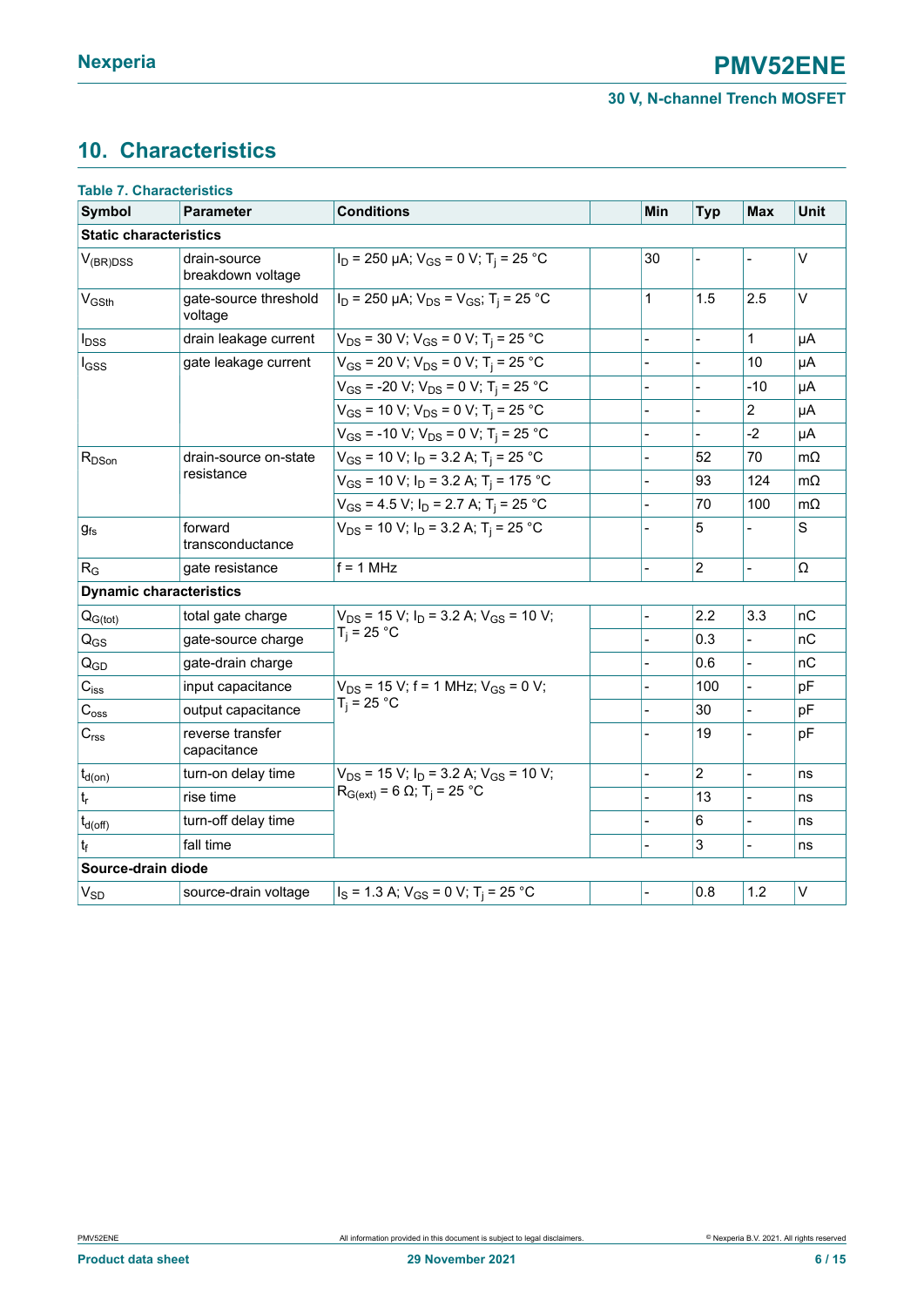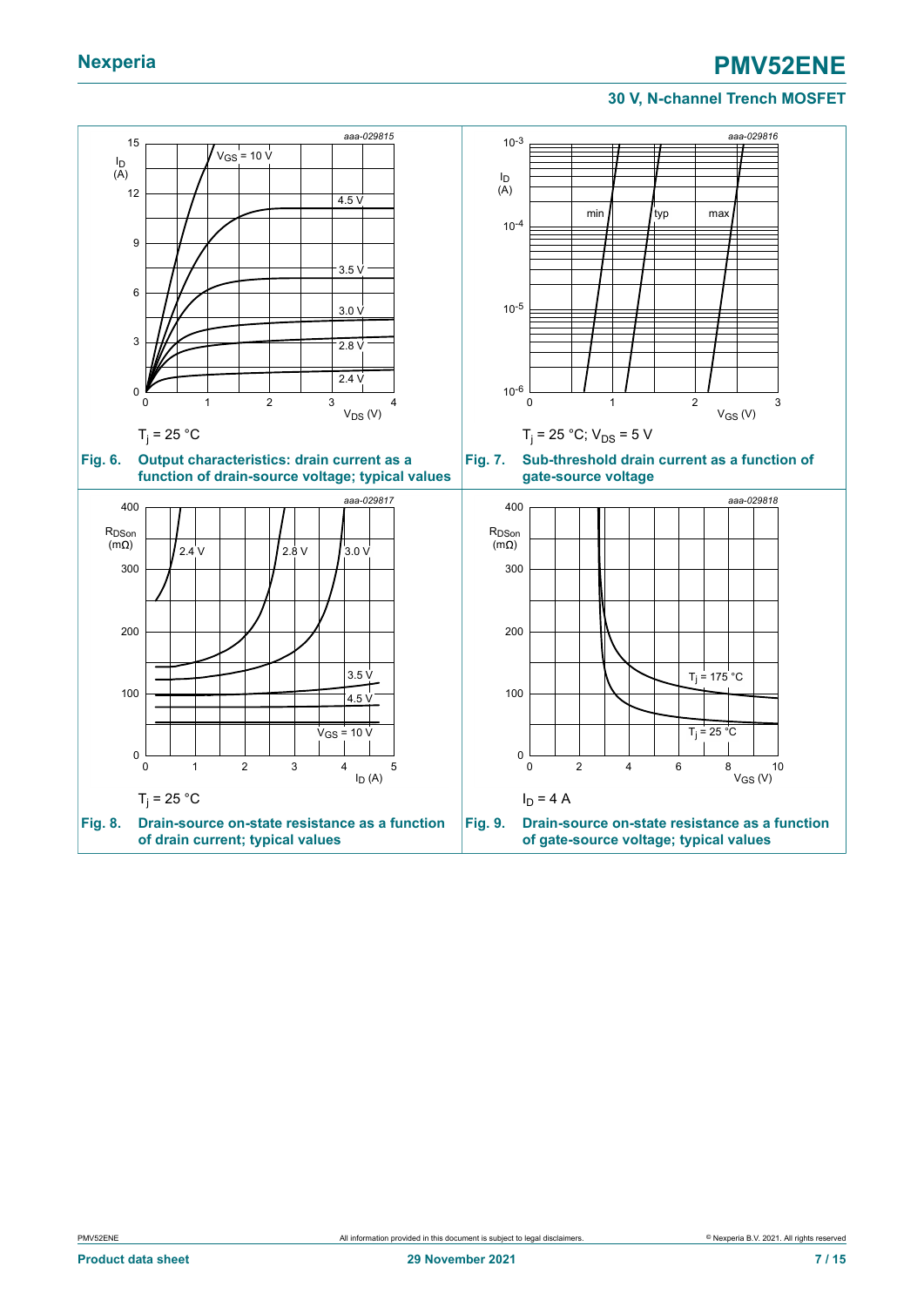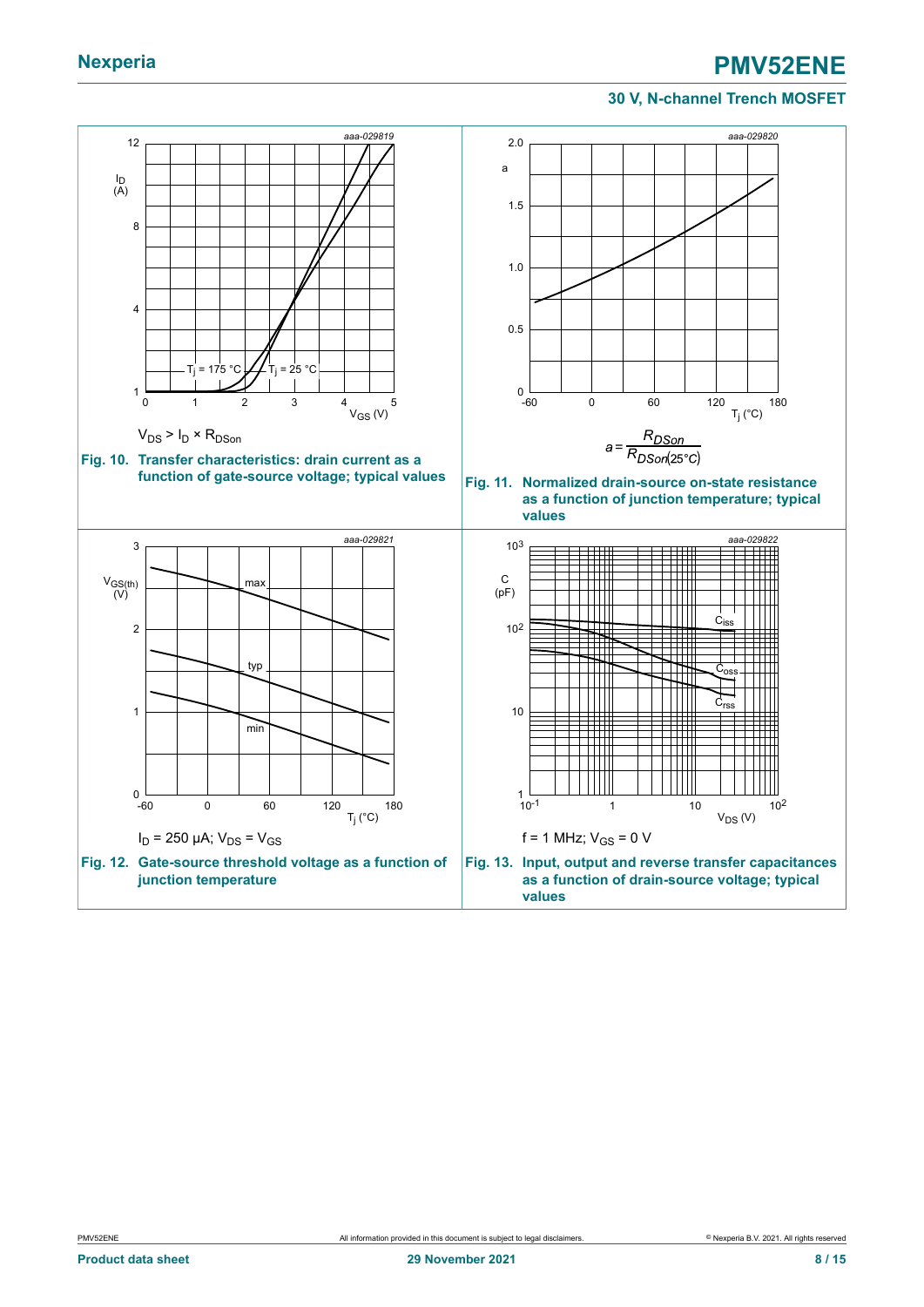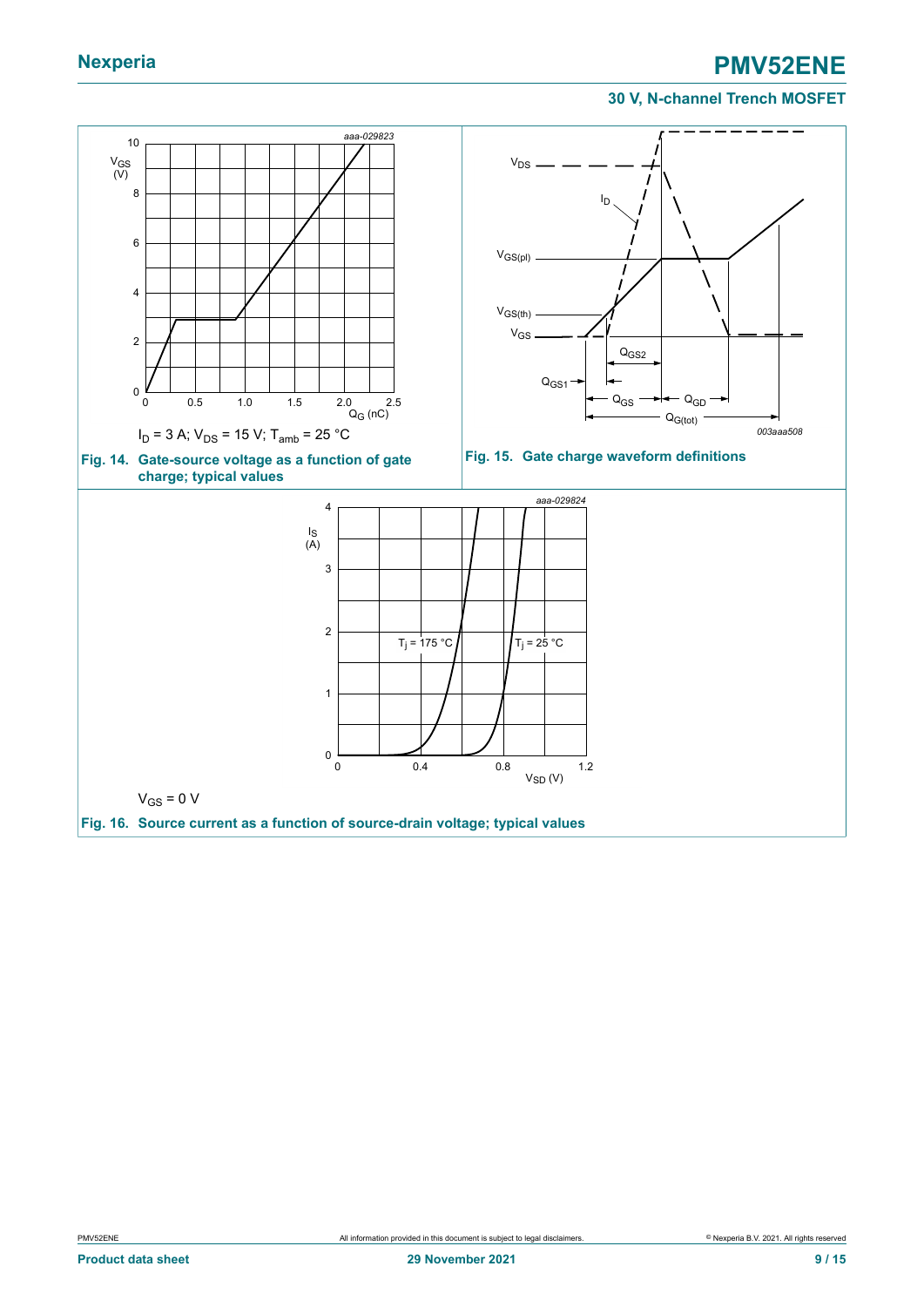## <span id="page-9-0"></span>**11. Test information**

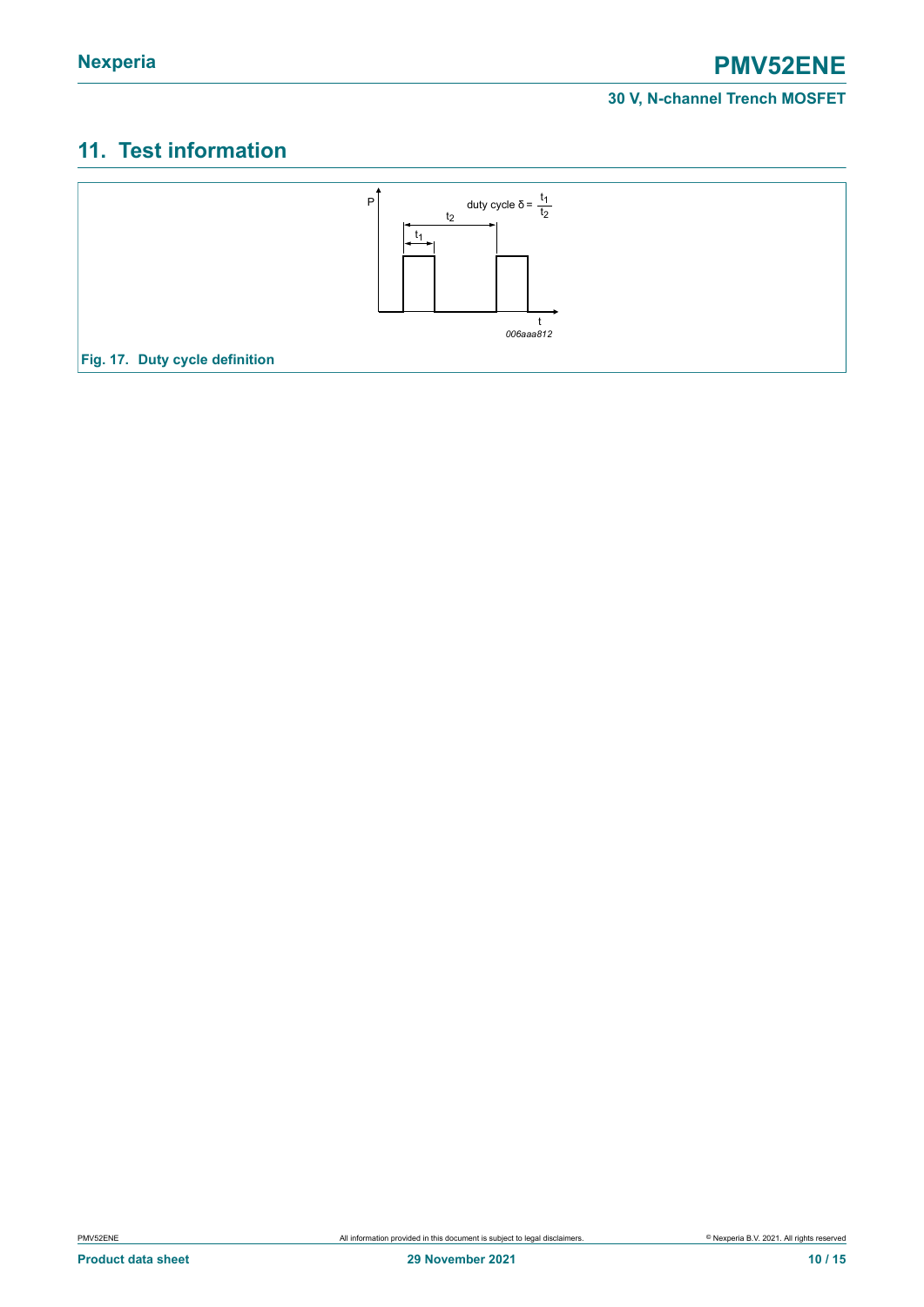### <span id="page-10-0"></span>**12. Package outline**

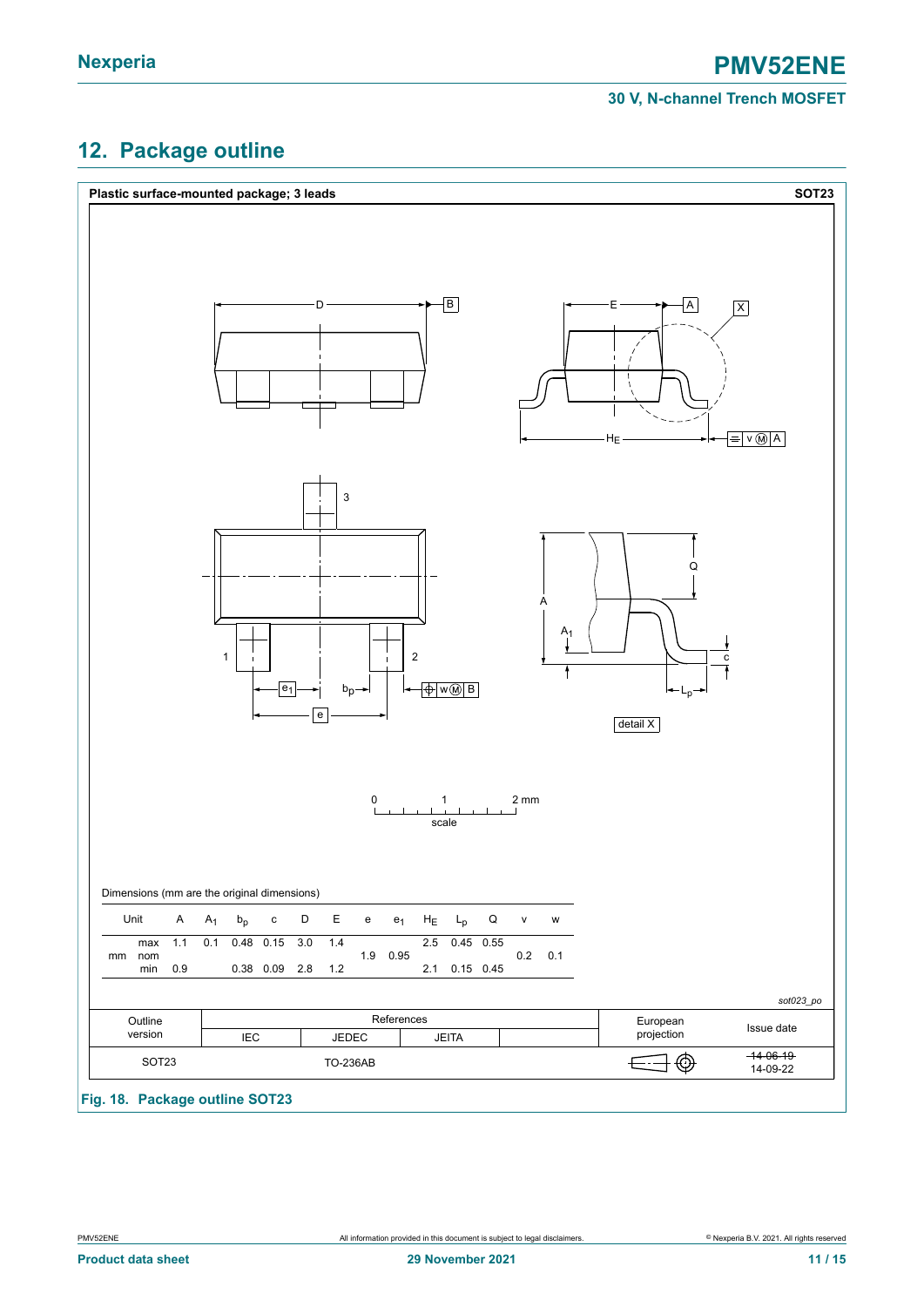## <span id="page-11-0"></span>**13. Soldering**

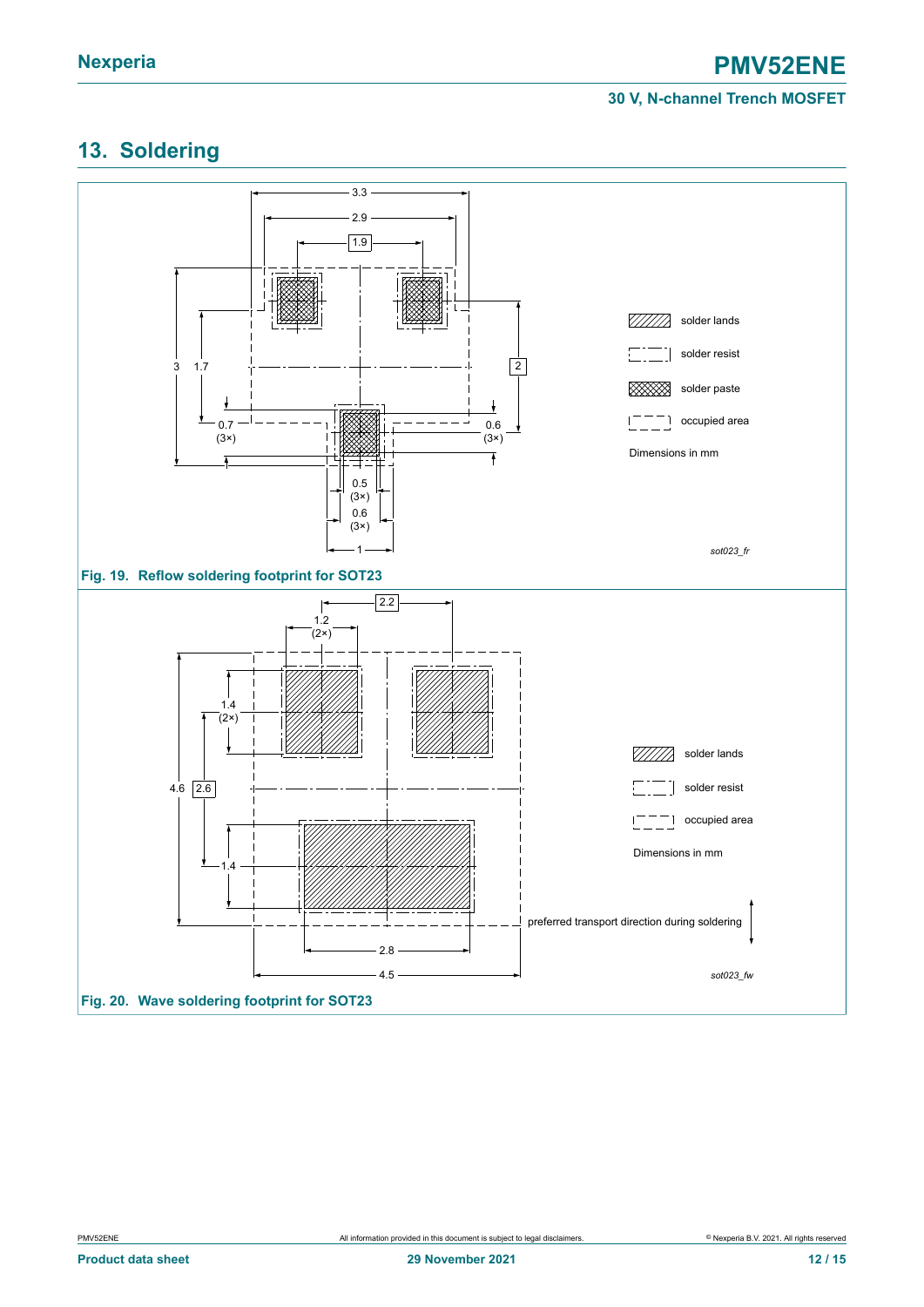## <span id="page-12-0"></span>**14. Revision history**

| <b>Table 8. Revision history</b> |               |                     |               |             |  |  |
|----------------------------------|---------------|---------------------|---------------|-------------|--|--|
| Data sheet ID                    | ∣Release date | ⊺Data sheet status  | Change notice | ∣Supersedes |  |  |
| <b>PMV52ENE v.1</b>              | 20211129      | ⊺Product data sheet |               |             |  |  |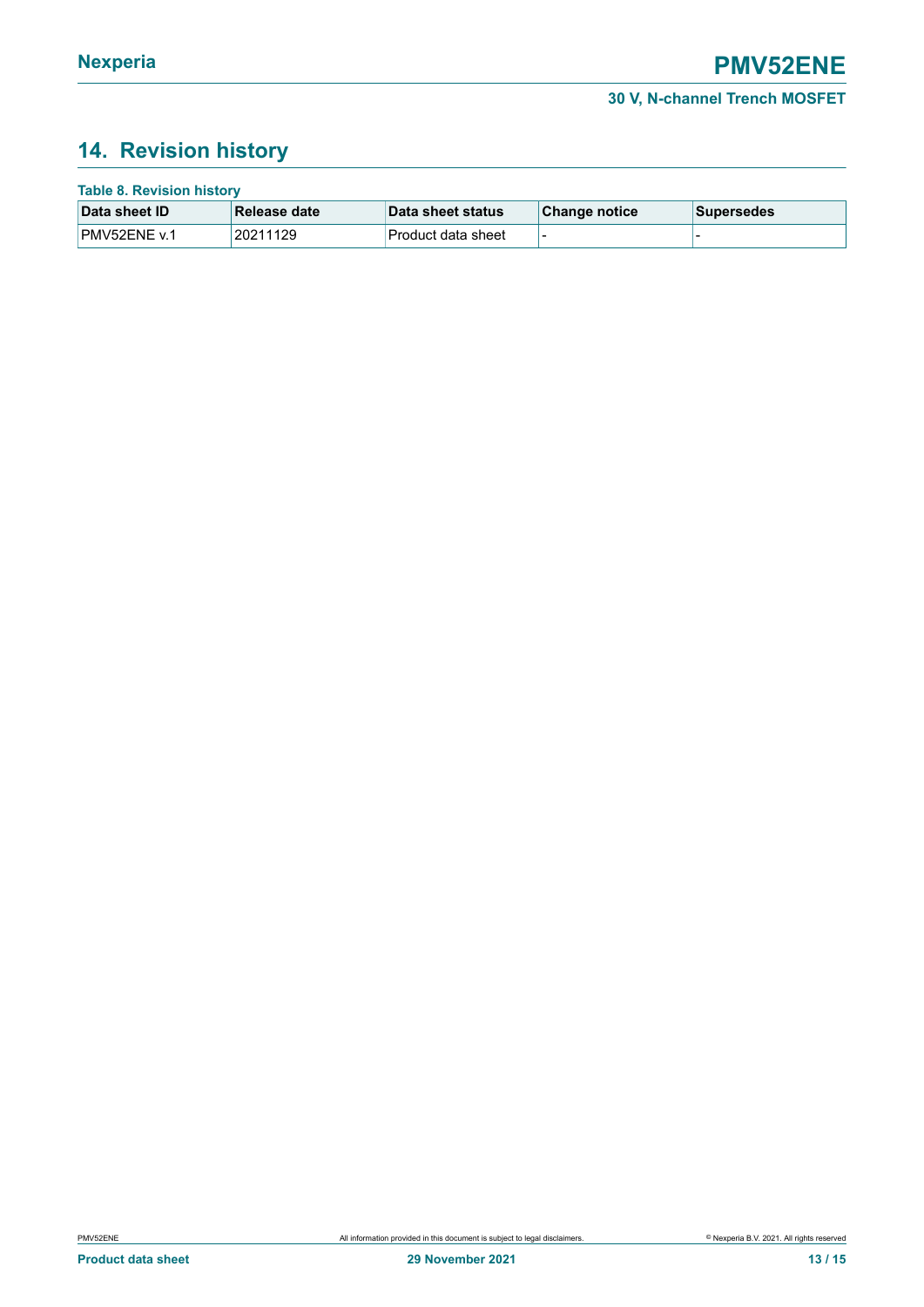## <span id="page-13-0"></span>**15. Legal information**

#### **Data sheet status**

| Document status<br>$[1]$ [2]      | Product<br>status [3] | <b>Definition</b>                                                                           |
|-----------------------------------|-----------------------|---------------------------------------------------------------------------------------------|
| Objective [short]<br>data sheet   | Development           | This document contains data from<br>the objective specification for<br>product development. |
| Preliminary [short]<br>data sheet | Qualification         | This document contains data from<br>the preliminary specification.                          |
| Product [short]<br>data sheet     | Production            | This document contains the product<br>specification.                                        |

[1] Please consult the most recently issued document before initiating or completing a design.

The term 'short data sheet' is explained in section "Definitions".

[3] The product status of device(s) described in this document may have changed since this document was published and may differ in case of multiple devices. The latest product status information is available on the internet at [https://www.nexperia.com.](https://www.nexperia.com)

#### **Definitions**

**Draft** — The document is a draft version only. The content is still under internal review and subject to formal approval, which may result in modifications or additions. Nexperia does not give any representations or warranties as to the accuracy or completeness of information included herein and shall have no liability for the consequences of use of such information.

**Short data sheet** — A short data sheet is an extract from a full data sheet with the same product type number(s) and title. A short data sheet is intended for quick reference only and should not be relied upon to contain detailed and full information. For detailed and full information see the relevant full data sheet, which is available on request via the local Nexperia sales office. In case of any inconsistency or conflict with the short data sheet, the full data sheet shall prevail.

**Product specification** — The information and data provided in a Product data sheet shall define the specification of the product as agreed between Nexperia and its customer, unless Nexperia and customer have explicitly agreed otherwise in writing. In no event however, shall an agreement be valid in which the Nexperia product is deemed to offer functions and qualities beyond those described in the Product data sheet.

#### **Disclaimers**

**Limited warranty and liability** — Information in this document is believed to be accurate and reliable. However, Nexperia does not give any representations or warranties, expressed or implied, as to the accuracy or completeness of such information and shall have no liability for the consequences of use of such information. Nexperia takes no responsibility for the content in this document if provided by an information source outside of Nexperia.

In no event shall Nexperia be liable for any indirect, incidental, punitive, special or consequential damages (including - without limitation - lost profits, lost savings, business interruption, costs related to the removal or replacement of any products or rework charges) whether or not such damages are based on tort (including negligence), warranty, breach of contract or any other legal theory.

Notwithstanding any damages that customer might incur for any reason whatsoever, Nexperia's aggregate and cumulative liability towards customer for the products described herein shall be limited in accordance with the Terms and conditions of commercial sale of Nexperia.

**Right to make changes** — Nexperia reserves the right to make changes to information published in this document, including without limitation specifications and product descriptions, at any time and without notice. This document supersedes and replaces all information supplied prior to the publication hereof.

**Suitability for use** — Nexperia products are not designed, authorized or warranted to be suitable for use in life support, life-critical or safety-critical systems or equipment, nor in applications where failure or malfunction of an Nexperia product can reasonably be expected to result in personal

injury, death or severe property or environmental damage. Nexperia and its suppliers accept no liability for inclusion and/or use of Nexperia products in such equipment or applications and therefore such inclusion and/or use is at the customer's own risk.

**Quick reference data** — The Quick reference data is an extract of the product data given in the Limiting values and Characteristics sections of this document, and as such is not complete, exhaustive or legally binding.

**Applications** — Applications that are described herein for any of these products are for illustrative purposes only. Nexperia makes no representation or warranty that such applications will be suitable for the specified use without further testing or modification.

Customers are responsible for the design and operation of their applications and products using Nexperia products, and Nexperia accepts no liability for any assistance with applications or customer product design. It is customer's sole responsibility to determine whether the Nexperia product is suitable and fit for the customer's applications and products planned, as well as for the planned application and use of customer's third party customer(s). Customers should provide appropriate design and operating safeguards to minimize the risks associated with their applications and products.

Nexperia does not accept any liability related to any default, damage, costs or problem which is based on any weakness or default in the customer's applications or products, or the application or use by customer's third party customer(s). Customer is responsible for doing all necessary testing for the customer's applications and products using Nexperia products in order to avoid a default of the applications and the products or of the application or use by customer's third party customer(s). Nexperia does not accept any liability in this respect.

**Limiting values** — Stress above one or more limiting values (as defined in the Absolute Maximum Ratings System of IEC 60134) will cause permanent damage to the device. Limiting values are stress ratings only and (proper) operation of the device at these or any other conditions above those given in the Recommended operating conditions section (if present) or the Characteristics sections of this document is not warranted. Constant or repeated exposure to limiting values will permanently and irreversibly affect the quality and reliability of the device.

**Terms and conditions of commercial sale** — Nexperia products are sold subject to the general terms and conditions of commercial sale, as published at [http://www.nexperia.com/profile/terms,](http://www.nexperia.com/profile/terms) unless otherwise agreed in a valid written individual agreement. In case an individual agreement is concluded only the terms and conditions of the respective agreement shall apply. Nexperia hereby expressly objects to applying the customer's general terms and conditions with regard to the purchase of Nexperia products by customer.

**No offer to sell or license** — Nothing in this document may be interpreted or construed as an offer to sell products that is open for acceptance or the grant, conveyance or implication of any license under any copyrights, patents or other industrial or intellectual property rights.

**Export control** — This document as well as the item(s) described herein may be subject to export control regulations. Export might require a prior authorization from competent authorities.

**Non-automotive qualified products** — Unless this data sheet expressly states that this specific Nexperia product is automotive qualified, the product is not suitable for automotive use. It is neither qualified nor tested in accordance with automotive testing or application requirements. Nexperia accepts no liability for inclusion and/or use of non-automotive qualified products in automotive equipment or applications.

In the event that customer uses the product for design-in and use in automotive applications to automotive specifications and standards, customer (a) shall use the product without Nexperia's warranty of the product for such automotive applications, use and specifications, and (b) whenever customer uses the product for automotive applications beyond Nexperia's specifications such use shall be solely at customer's own risk, and (c) customer fully indemnifies Nexperia for any liability, damages or failed product claims resulting from customer design and use of the product for automotive applications beyond Nexperia's standard warranty and Nexperia's product specifications.

**Translations** — A non-English (translated) version of a document is for reference only. The English version shall prevail in case of any discrepancy between the translated and English versions.

#### **Trademarks**

Notice: All referenced brands, product names, service names and trademarks are the property of their respective owners.